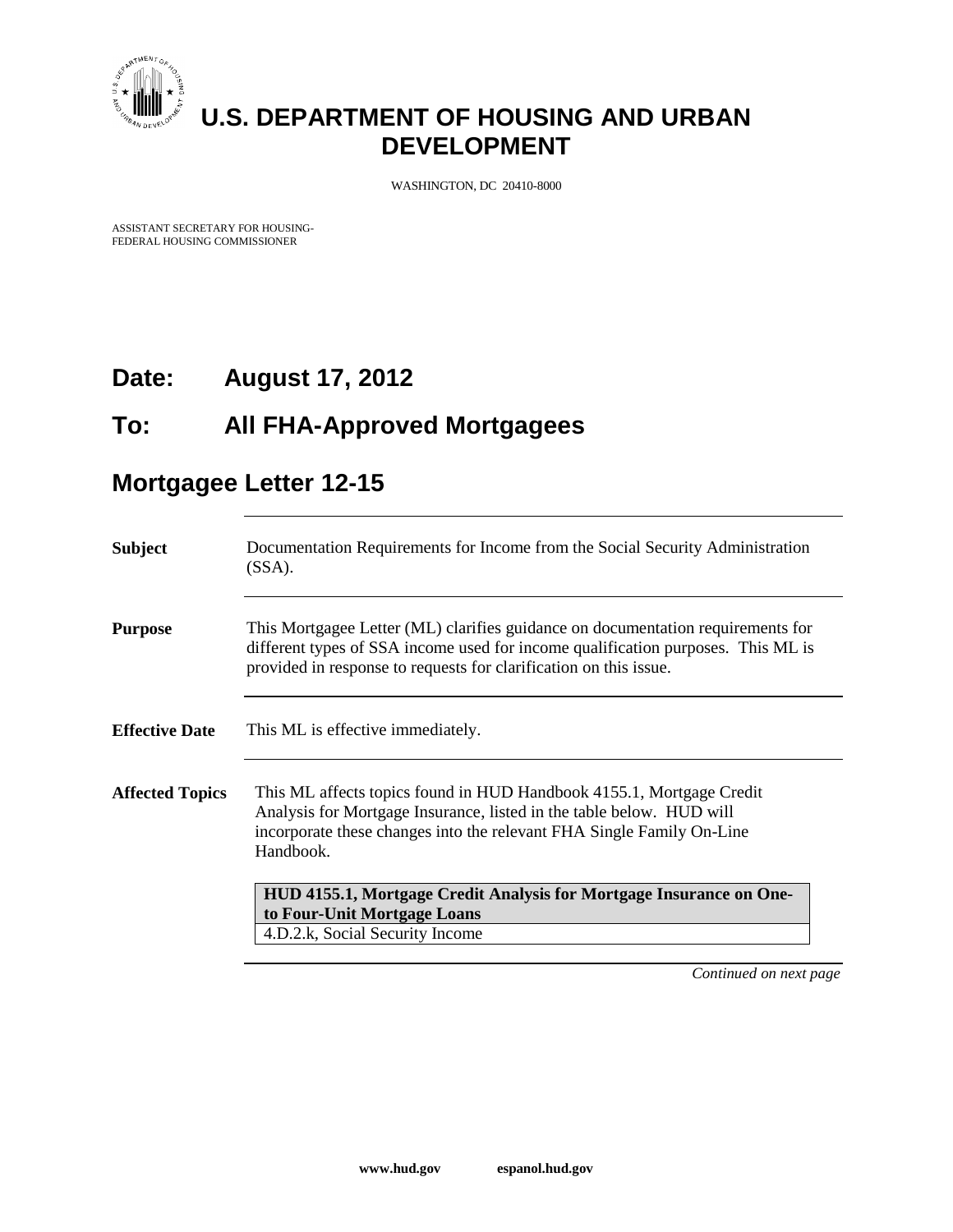#### Date: August 17, 2012, Continued

**Documentation Requirements for Income from the Social Security Administration** The following guidance replaces HUD Handbook 4155.1, 4.D.2.k, in its entirety. All income from the Social Security Administration (SSA) including, but not limited to, Supplemental Security Income (SSI), Social Security Disability Insurance (SSDI), and Social Security Income, can be used to qualify the borrower if the income has been verified, and is likely to continue for at least

a three year period from the date of mortgage application.

The lender must verify income by obtaining from the borrower any one of the following documents:

- Federal tax returns;
- the most recent bank statement evidencing receipt of income from the  $\bullet$ SSA;
- $\bullet$ a Proof of Income Letter, also known as a "Budget Letter" or "Benefits Letter" that evidences income from the SSA (Please visit [www.ssa.gov](http://www.ssa.gov/) for an explanation of types of letters issued by the SSA); or
- a copy of the borrower's Social Security Benefit Statement, SSA-1099/1042S.

In addition to verification of income, the lender must document the continuance of this income by obtaining from the borrower (1) a copy of the last Notice of Award letter which states the SSA's determination on the borrower's eligibility for SSA income, or (2) equivalent document that establishes award benefits to the borrower (equivalent document). If any income from the SSA is due to expire within three years from the date of mortgage application, that income may *only* be considered as a compensating factor.

#### *Reference*:

For information on compensating factors, see HUD Handbook 4155.1, paragraph 4.F.

*Continued on next page*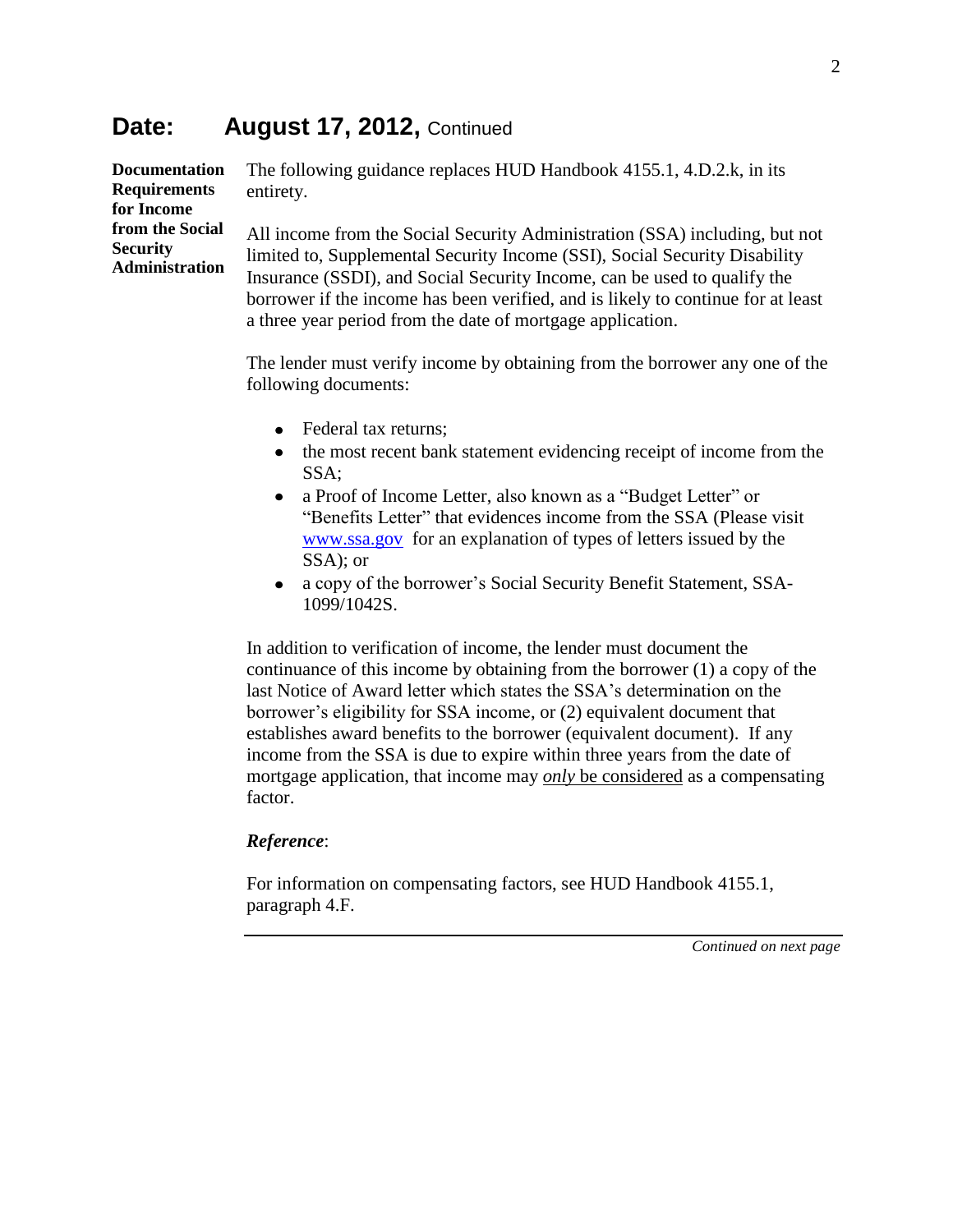**Documentation Requirements for Income from the Social Security Administration** (continued)

If the Notice of Award or equivalent document does not have a defined expiration date, the lender shall consider the income effective and likely to continue. The lender should not request additional documentation from the borrower to demonstrate continuance of Social Security Administration income. Under no circumstance may lenders inquire into or request documentation concerning the nature of the disability or the medical condition of the borrower

*Note***:** Pending or current re-evaluation of medical eligibility for benefit payments is not considered an indication that the benefit payment is not likely to continue.

*Note:* An initial Notice of Award letter (or its equivalent) may specify a start date for receipt of income in the future. Lenders may consider this income as effective income as of the start date specified in the Notice of Award Letter. The borrower must have other income to qualify for the mortgage until the start date for receipt of income.

*Note*: Other forms of long-term disability income (such as worker's compensation or private insurance) may be considered qualifying income with a reasonable expectation of continuance. Lenders should use procedures similar to those noted above to verify such income.

#### *Reference:*

For information on effective income, see HUD Handbook 4155.1, paragraphs 4.D.1.a and 4.D.2.a.

*Continued on next page*